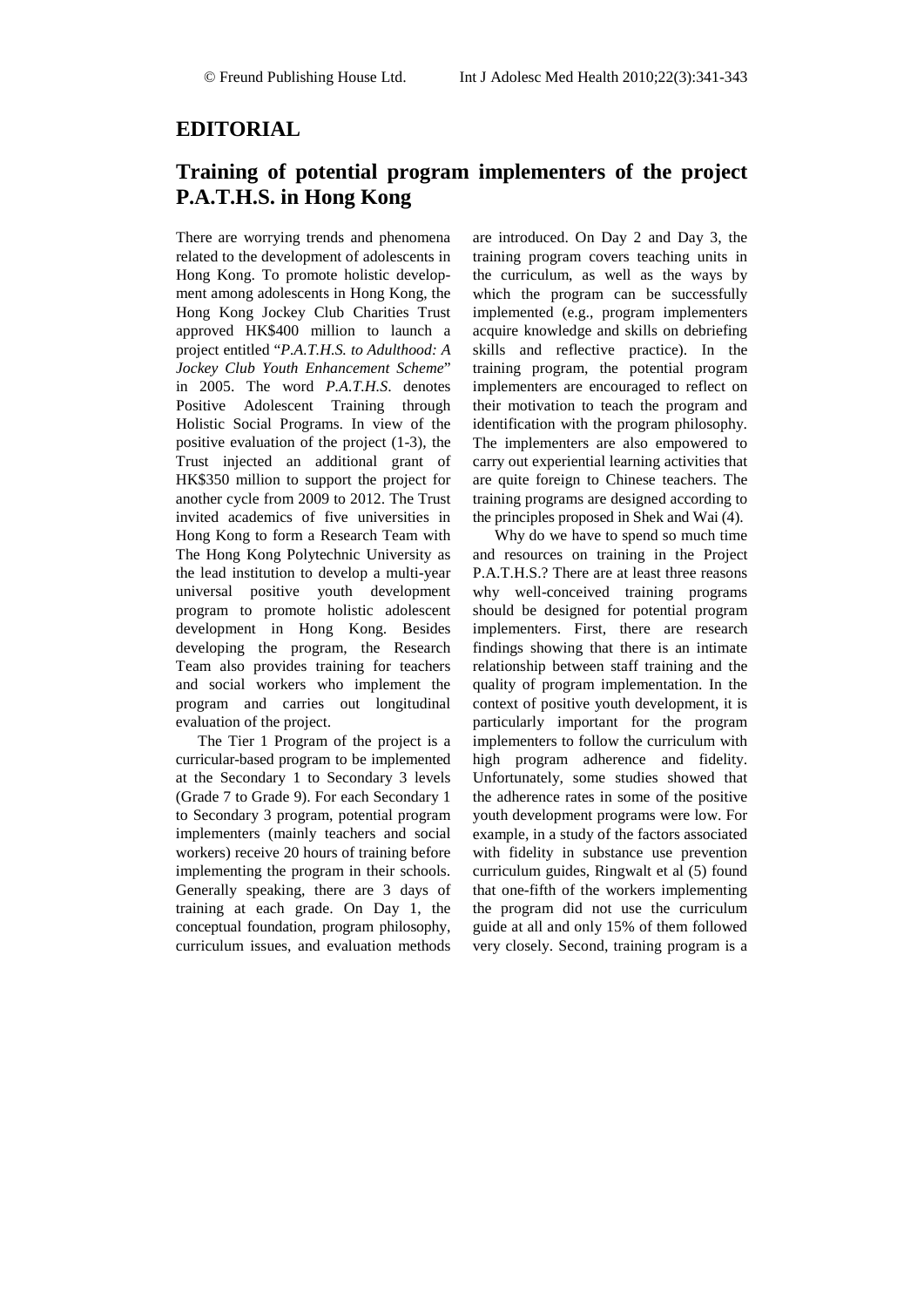process through which the potential implementers are empowered and motivated. As self-efficacy of the workers is very important, training program serves as a vehicle to empower the potential workers and strengthen their motivation. Finally, if the workers do not understand the philosophy of the program and do not have vision and passion about young people, then the developed programs will not be implemented as intended. Therefore, touching the 'hearts' of the workers is important. As pointed out by Buckley and Caple (6), training constitutes planned and systematic effort through which the knowledge, skills, and attitude of the program participants are developed and modified, which will eventually lead to effective performance in the planned program. As such, systematic training for program implementers in the context of positive youth development is indispensable. Through systematic training, the potential implementers can acquire a thorough understanding of the programs and will be empowered and gain the passion and vision of the program.

Furthermore, successful training can minimize the chances of committing a type III error (i.e., concluding that the prevention program is ineffective for the wrong reason). In other words, while the program results display no preventive effects, the failure is due to lack of training for implementers and failure in implementation rather than deficiencies of the program curriculum. As pointed out by Borden (7),

"*the lack of comprehensive educational opportunities leaves the field without professionals and volunteers who are soundly grounded in its theory, research, and best practices. The fragmentation of educational opportunities prevents youth development professionals from acquiring the necessary educational foundations* 

*and the skills to create quality youth development programs that promote the positive development of young people. We can no longer afford to have youth development professionals who are forced to use only their best instincts and guesswork at what makes a difference in the lives of young people*" (7:7).

Despite the importance of training for potential program implementers in positive youth development programs, documentation on the training programs for program implementers in the related programs is surprising thin (3). Essentially, the answers to the following questions are not clear:

- 1. What are the designs and philosophies of training programs underlying different positive youth development programs?
- 2. What are the curriculum content and structure in the training programs underlying different positive youth development programs?
- 3. How are the training programs implemented in different positive youth development programs?
- 4. What are the evaluation findings for the training programs for different positive youth development programs?
- 5. What lessons can be learned from the training programs for different positive youth development programs?

Against the above background, this special issue contains several papers documenting the training programs for the Project P.A.T.H.S. in Hong Kong. This special issue has several unique features.

- First, the design, philosophy, curriculum and content of the training program for the Project P.A.T.H.S. are described.
- Second, the evaluation findings of the training programs are presented. The related papers are important because